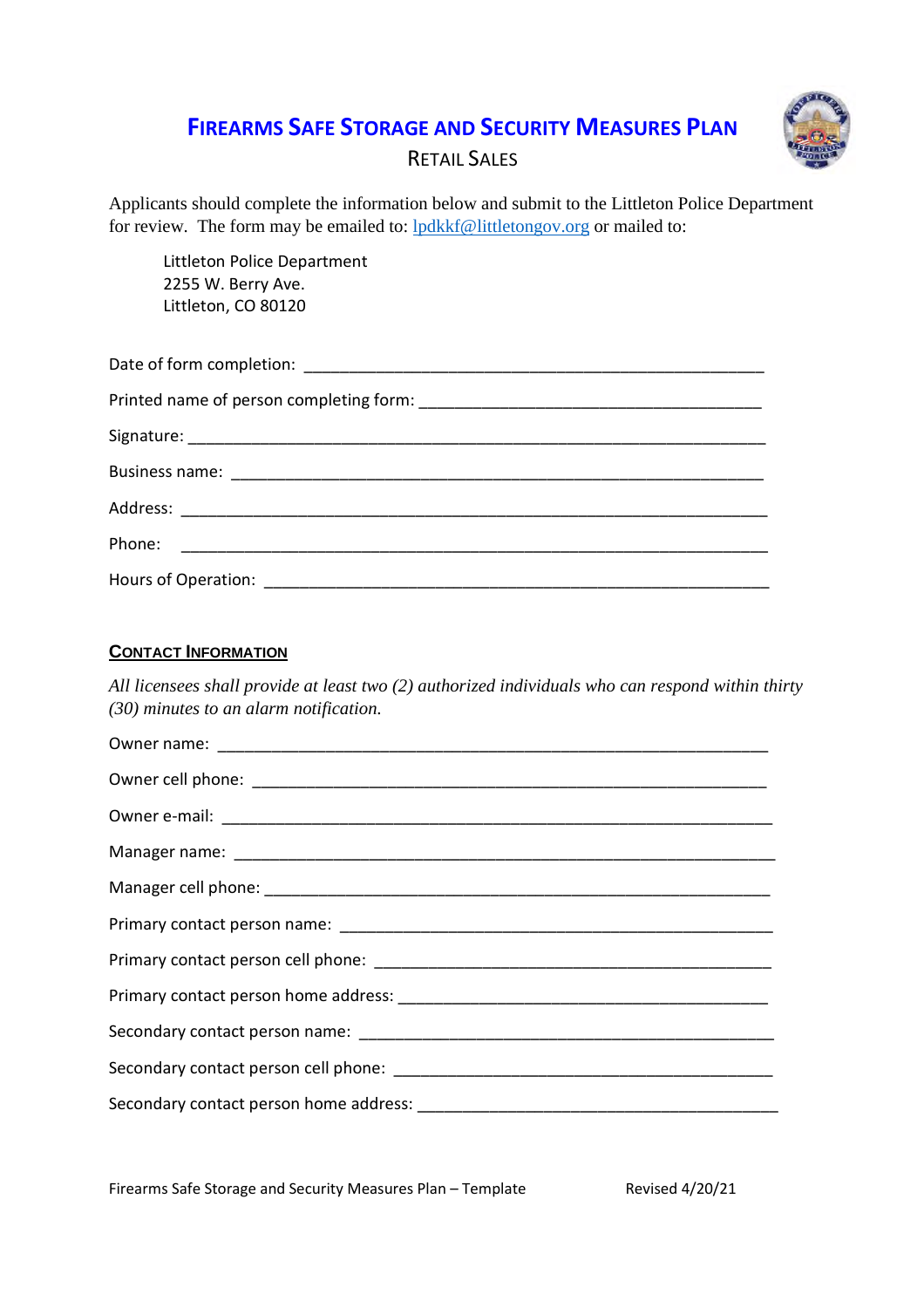## **FIREARMS SAFE STORAGE AND SECURITY MEASURES PLAN**



RETAIL SALES

### **ALARM SYSTEM INFORMATION**

*All firearms retailers are required to have an operating security alarm system in place with video recording at all points of entry (doors, loading docks, garage doors), and at all points where firearms are displayed, stored, or sold. All initial calls upon an alarm triggering shall be first routed to the Littleton Police Department (303-794-1551 or 911).*

Alarm company: \_\_\_\_\_\_\_\_\_\_\_\_\_\_\_\_\_\_\_\_\_\_\_\_\_\_\_\_\_\_\_\_\_\_\_\_\_\_\_\_\_\_\_\_\_\_\_\_\_\_\_\_\_\_\_\_\_\_\_\_

Alarm company phone: \_\_\_\_\_\_\_\_\_\_\_\_\_\_\_\_\_\_\_\_\_\_\_\_\_\_\_\_\_\_\_\_\_\_\_\_\_\_\_\_\_\_\_\_\_\_\_\_\_\_\_\_\_\_\_

\_\_\_\_\_\_\_\_\_\_\_\_\_\_\_\_\_\_\_ (initials) I affirm the alarm system video records all points of entry into the business as well as all points where firearms are displayed, stored, or sold.

(initials) I affirm the Littleton Police Department has been designated with the listed alarm company as the primary contact for any alarm activation at the business.

### **STORAGE OF FIREARMS**

*During non-business hours, all firearms located in the retailer's place of business shall be stored in a locked safe, locked steel gun cabinet, or secure safe room.*

Describe storage methods utilized for firearms during non-business hours. Include any enhanced security measures in place to secure the area where firearms are stored during nonbusiness hours:

### **LITTLETON POLICE DEPARTMENT REVIEW**

*TO BE COMPLETED BY POLICE DEPARTMENT STAFF*

#### *Written plan***:**

Review date of completed Safe Storage and Security Measures Plan: \_\_\_\_\_\_\_\_\_\_\_\_\_\_\_

Firearms Safe Storage and Security Measures Plan – Template Revised 4/20/21